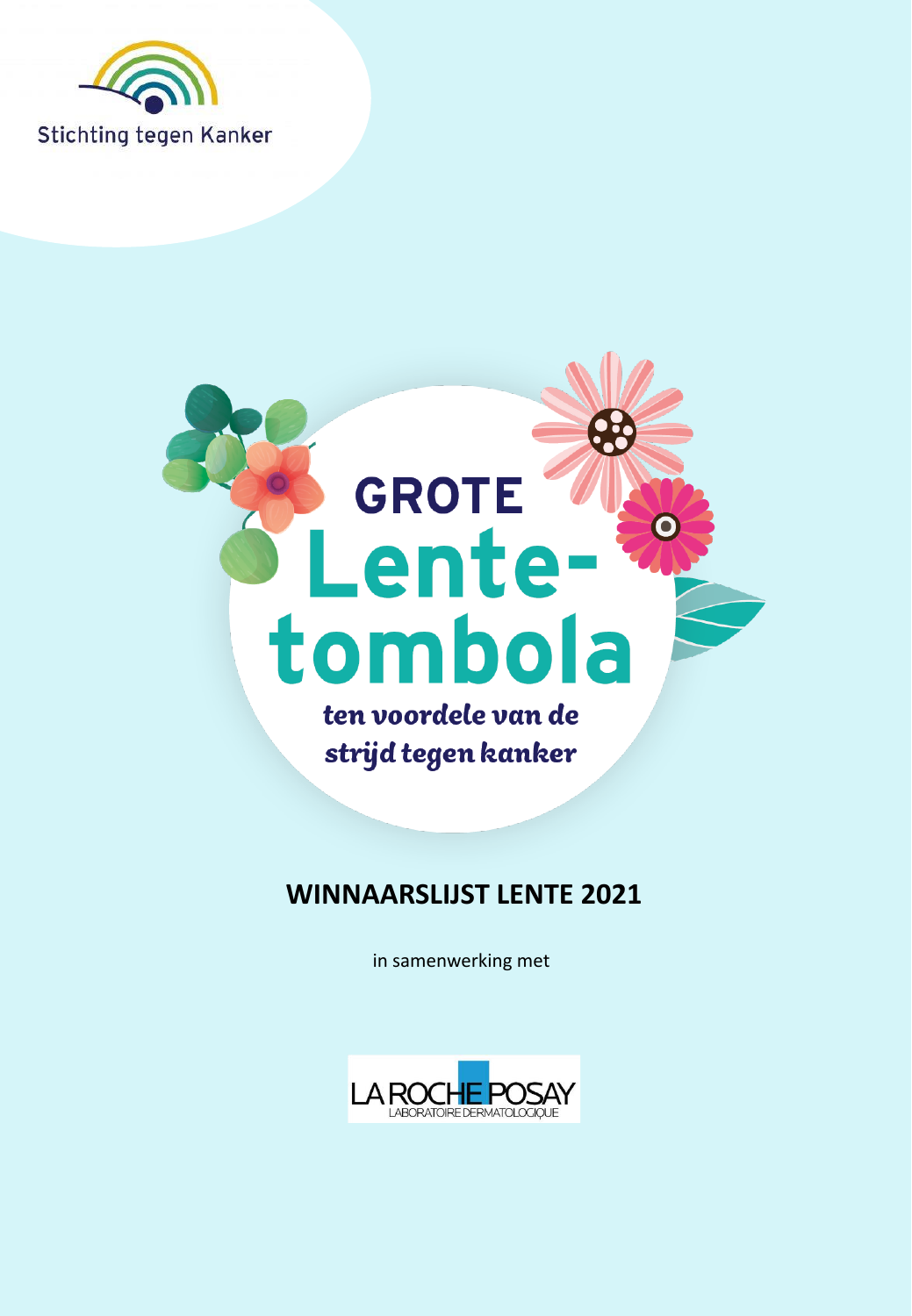# Proficiat aan de winnaars en bedankt aan alle deelnemers!

Door deel te nemen steunt u Stichting tegen Kanker in haar niet aflatende strijd tegen kanker. Hieronder vindt u de lijst met de 300 winnaars, bij lottrekking aangeduid door Meester Lorriper op **20 Juli 2021.** 

| <b>Postcode</b> | <b>Tombola Nummer</b> | <b>Prijs</b>           |
|-----------------|-----------------------|------------------------|
| 1000            | E6569890              | <b>Anthelios Spray</b> |
| 1020            | Z4720341              | <b>Anthelios Spray</b> |
| 1030            | Q8537998              | <b>Anthelios Spray</b> |
| 1030            | V8390138              | <b>Anthelios Stick</b> |
| 1030            | T6084738              | <b>Anthelios Stick</b> |
| 1040            | Y8567084              | <b>Anthelios Spray</b> |
| 1050            | S6015653              | <b>Anthelios Spray</b> |
| 1050            | 12002094              | <b>Anthelios Spray</b> |
| 1050            | F9452243              | <b>Anthelios Stick</b> |
| 1050            | Y5375291              | <b>Anthelios Stick</b> |
| 1060            | J9666288              | <b>Anthelios Stick</b> |
| 1060            | V4803283              | <b>Anthelios Stick</b> |
| 1070            | F0876036              | <b>Anthelios Spray</b> |
| 1081            | X3166713              | <b>Anthelios Spray</b> |
| 1081            | T8343597              | <b>Anthelios Stick</b> |
| 1082            | T0422927              | <b>Anthelios Stick</b> |
| 1083            | B6203960              | <b>Anthelios Stick</b> |
| 1090            | M2594007              | <b>Anthelios Spray</b> |
| 1090            | R1325862              | Anthelios Spray        |
| 1130            | M2250387              | <b>Anthelios Spray</b> |
| 1140            | W3599324              | <b>Anthelios Stick</b> |
| 1150            | F6385365              | <b>Anthelios Stick</b> |
| 1150            | T5587059              | <b>Anthelios Stick</b> |
| 1160            | F4588571              | <b>Anthelios Stick</b> |
| 1180            | X2721994              | <b>Anthelios Spray</b> |
| 1190            | K4425554              | <b>Anthelios Spray</b> |
| 1190            | A7942326              | <b>Anthelios Spray</b> |
| 1190            | E4854423              | <b>Anthelios Stick</b> |
| 1200            | Y5933983              | <b>Anthelios Spray</b> |
| 1300            | G2643732              | <b>Anthelios Spray</b> |
| 1301            | R7240516              | <b>Anthelios Spray</b> |
| 1330            | M2449350              | <b>Anthelios Spray</b> |
| 1330            | F6962460              | <b>Anthelios Spray</b> |
| 1330            | T9819939              | <b>Anthelios Stick</b> |
| 1330            | 17094105              | <b>Anthelios Stick</b> |
| 1340            | R1588863              | <b>Anthelios Spray</b> |

#### \*de winnaars worden schriftelijk op de hoogte gebracht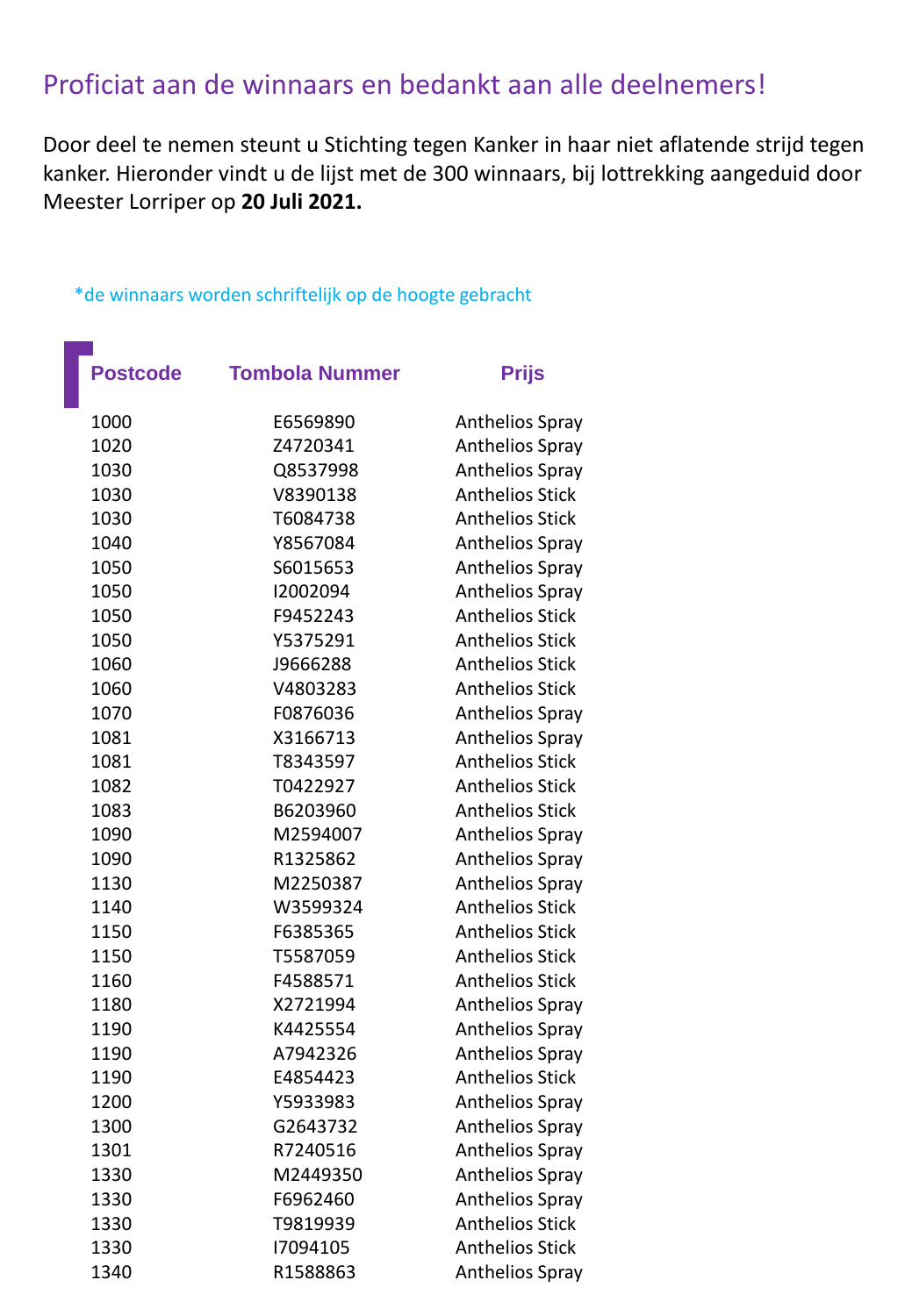| 1341 | 03832163 | <b>Anthelios Spray</b>           |
|------|----------|----------------------------------|
| 1341 | R9770481 | <b>Anthelios Spray</b>           |
| 1390 | 01017574 | <b>Anthelios Spray</b>           |
| 1400 | V5251971 | <b>Anthelios Spray</b>           |
| 1410 | M4830219 | <b>Goodiebag La Roche Posay</b>  |
| 1420 | D5501248 | <b>Anthelios Spray</b>           |
| 1420 | J4811074 | <b>Anthelios Spray</b>           |
| 1428 | G1244979 | <b>Goodiebag La Roche Posay</b>  |
| 1428 | W9520917 | <b>Anthelios Spray</b>           |
| 1450 | N0093464 | <b>Anthelios Stick</b>           |
| 1490 | D9726480 | <b>Anthelios Spray</b>           |
| 1495 | D1147838 | <b>Anthelios Spray</b>           |
| 1500 | S4066748 | <b>Anthelios Spray</b>           |
| 1541 | Q7044108 | <b>Anthelios Spray</b>           |
| 1560 | K1831334 | <b>Anthelios Spray</b>           |
| 1600 | K6539834 | <b>Anthelios Spray</b>           |
| 1640 | L0223104 | <b>Anthelios Spray</b>           |
| 1640 | B3231168 | <b>Anthelios Stick</b>           |
| 1654 | Z1367196 | <b>Anthelios Spray</b>           |
| 1701 | X4437032 | <b>Anthelios Spray</b>           |
| 1731 | A7657592 | <b>Anthelios Spray</b>           |
| 1731 | M6709614 | <b>Anthelios Stick</b>           |
| 1745 | E2508908 | <b>Anthelios Spray</b>           |
| 1750 | N1713826 | <b>Anthelios Spray</b>           |
| 1760 | 00297089 | <b>Anthelios Spray</b>           |
| 1790 | K8496820 | <b>Anthelios Stick</b>           |
| 1840 | U6771724 | <b>Anthelios Spray</b>           |
| 1930 | J3014930 | Anthelios Spray                  |
| 1930 | H2094657 | <b>Anthelios Spray</b>           |
| 1930 | N8637528 | <b>Anthelios Stick</b>           |
| 1932 | E1114185 | <b>Anthelios Spray</b>           |
| 1970 | H8153798 | <b>Anthelios Spray</b>           |
| 1981 | N9119994 | <b>Anthelios Spray</b>           |
| 2000 | W2881961 | <b>Anthelios Stick</b>           |
| 2018 | C3811616 | <b>Anthelios Spray</b>           |
| 2030 | K8810871 | <b>Anthelios Spray</b>           |
| 2100 | K6270574 | <b>Anthelios Spray</b>           |
| 2100 | E6909484 | <b>Anthelios Stick</b>           |
| 2140 | C1434434 | <b>Anthelios Stick</b>           |
| 2180 | M3059406 | <b>Anthelios Spray</b>           |
| 2200 | F1388853 | Voucher ter waarde van 3000 EURO |
| 2200 | Y6922395 | <b>Anthelios Spray</b>           |
| 2220 | N6411003 | <b>Anthelios Stick</b>           |
| 2222 | E6285851 | <b>Anthelios Stick</b>           |
| 2230 | K8434824 | <b>Anthelios Spray</b>           |
| 2242 | G7775507 | <b>Anthelios Stick</b>           |
| 2260 | Z9743818 | <b>Anthelios Spray</b>           |
| 2300 | X2326179 | <b>Anthelios Spray</b>           |
| 2320 | J6700600 | <b>Anthelios Spray</b>           |
| 2320 | L9287010 | <b>Anthelios Stick</b>           |
| 2360 | W7406508 | <b>Anthelios Spray</b>           |
| 2370 | K4962345 | <b>Anthelios Spray</b>           |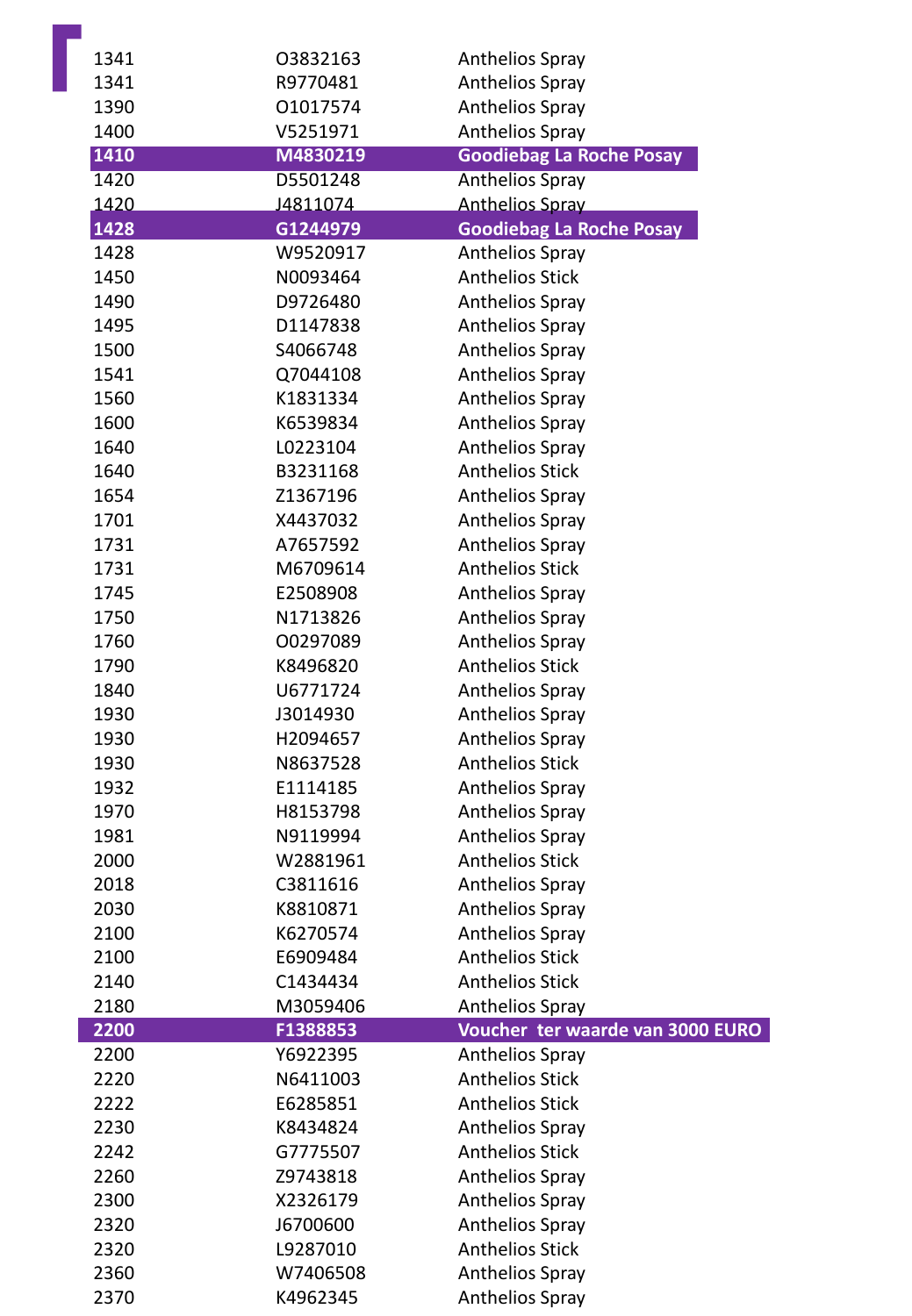| 2390 | W3577828 | <b>Anthelios Spray</b>           |
|------|----------|----------------------------------|
| 2390 | Z3667277 | <b>Anthelios Stick</b>           |
| 2450 | 19721526 | <b>Anthelios Spray</b>           |
| 2460 | A4031757 | <b>Anthelios Spray</b>           |
| 2530 | V3272101 | <b>Anthelios Spray</b>           |
| 2610 | C0451105 | <b>Anthelios Spray</b>           |
| 2660 | N2141769 | <b>Anthelios Spray</b>           |
| 2660 | M4658996 | <b>Anthelios Spray</b>           |
| 2800 | Q1216417 | <b>Anthelios Spray</b>           |
| 2840 | G9399987 | <b>Anthelios Spray</b>           |
| 2850 | N8728140 | <b>Anthelios Stick</b>           |
| 2861 | 11784907 | <b>Anthelios Spray</b>           |
| 2880 | K0459561 | <b>Anthelios Stick</b>           |
| 2910 | Z3318402 | <b>Anthelios Stick</b>           |
| 2910 | R9533058 | <b>Anthelios Stick</b>           |
| 2920 | R5230797 | <b>Anthelios Spray</b>           |
| 2920 | J0512811 | Anthelios Spray                  |
| 2930 | 15853524 | Voucher ter waarde van 1000 Euro |
| 2930 | 13391390 | <b>Anthelios Spray</b>           |
| 2940 | G2177164 | <b>Anthelios Stick</b>           |
| 2950 | A9014624 | Anthelios Spray                  |
| 2950 | 00954836 | <b>Anthelios Stick</b>           |
| 2950 | M5840409 | <b>Anthelios Stick</b>           |
| 2970 | X9153311 | <b>Anthelios Spray</b>           |
| 2970 | F4536387 | <b>Anthelios Stick</b>           |
| 3012 | G0617024 | <b>Anthelios Spray</b>           |
| 3018 | J7032310 | <b>Anthelios Stick</b>           |
| 3020 | S2319609 | <b>Anthelios Spray</b>           |
| 3052 | Y7914559 | <b>Anthelios Spray</b>           |
| 3090 | E0729663 | <b>Anthelios Stick</b>           |
| 3150 | W6673314 | <b>Anthelios Spray</b>           |
| 3150 | V5004152 | <b>Anthelios Stick</b>           |
| 3150 | R0561705 | <b>Anthelios Stick</b>           |
| 3150 | K3323667 | <b>Anthelios Stick</b>           |
| 3191 | 11779838 | <b>Anthelios Stick</b>           |
| 3200 | V4535380 | <b>Anthelios Stick</b>           |
| 3221 | J1447764 | <b>Anthelios Stick</b>           |
| 3221 | Y9240480 | <b>Anthelios Stick</b>           |
| 3271 | M9900935 | <b>Anthelios Spray</b>           |
| 3300 | S1092223 | <b>Anthelios Spray</b>           |
| 3450 | R8948138 | <b>Anthelios Stick</b>           |
| 3500 | L0566486 | <b>Anthelios Spray</b>           |
| 3500 | V2649073 | <b>Anthelios Spray</b>           |
| 3510 | D3815706 | <b>Anthelios Spray</b>           |
| 3520 | Y2661148 | <b>Anthelios Spray</b>           |
| 3570 | H8401370 | <b>Anthelios Stick</b>           |
| 3580 | Y5656064 | <b>Anthelios Spray</b>           |
| 3620 | E8743980 | <b>Anthelios Spray</b>           |
| 3630 | F8540433 | <b>Anthelios Spray</b>           |
| 3630 | U2170031 | <b>Anthelios Stick</b>           |
| 3650 | U9775527 | <b>Anthelios Spray</b>           |
| 3670 | G6099512 | <b>Anthelios Spray</b>           |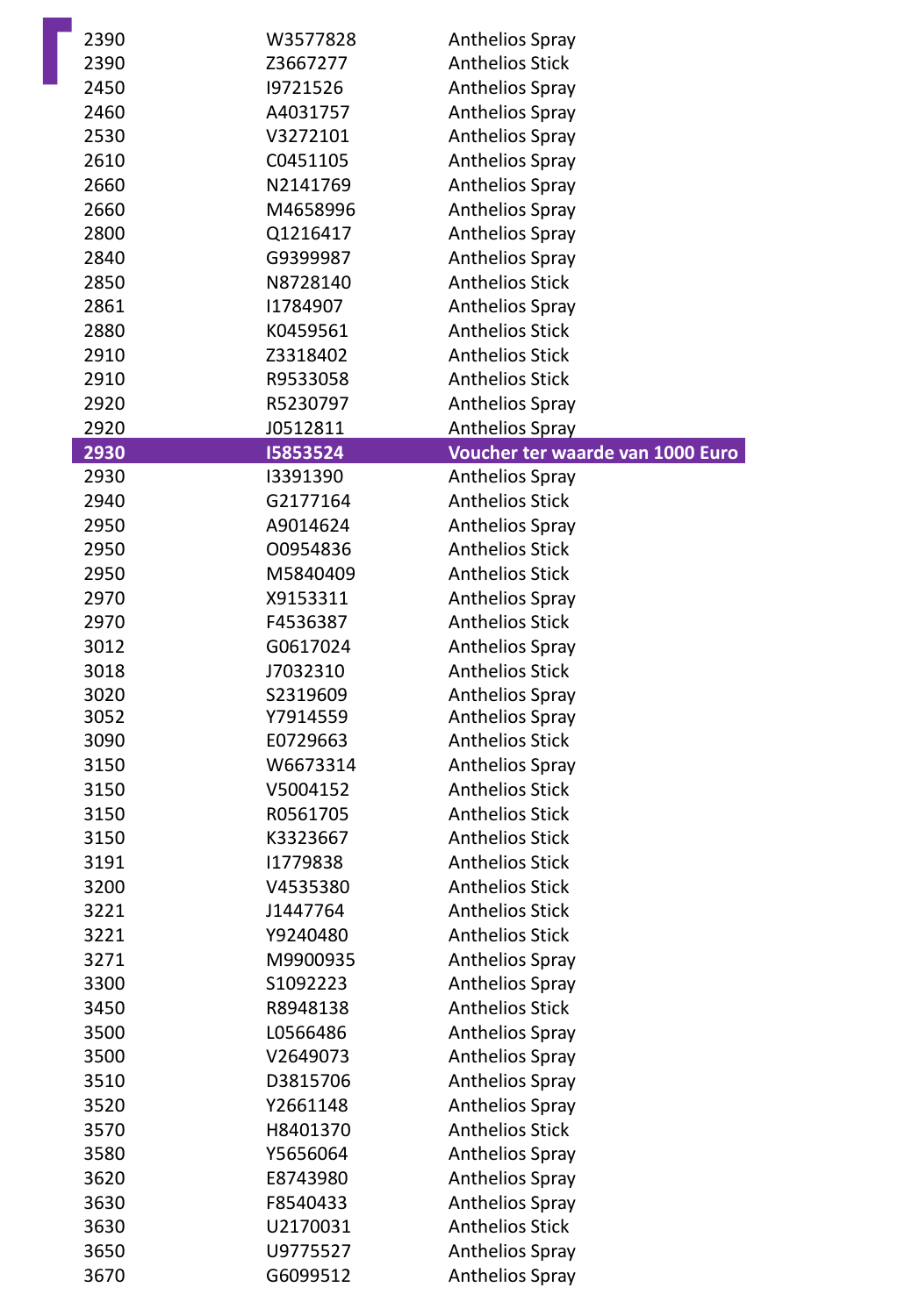| 3700 | W7689988 | Anthelios Spray                  |
|------|----------|----------------------------------|
| 3800 | K1446691 | <b>Anthelios Spray</b>           |
| 3800 | P6238663 | <b>Anthelios Spray</b>           |
| 3800 | H9249115 | <b>Anthelios Spray</b>           |
| 3800 | R3511205 | <b>Anthelios Stick</b>           |
| 3900 | K2112177 | Anthelios Spray                  |
| 3945 | Z6742997 | <b>Anthelios Stick</b>           |
| 3950 | V8058798 | <b>Anthelios Stick</b>           |
| 3970 | S2411250 | <b>Anthelios Stick</b>           |
| 3970 | Y4008716 | <b>Anthelios Stick</b>           |
| 3990 | K2181762 | Anthelios Spray                  |
| 4053 | W3609611 | Anthelios Spray                  |
| 4100 | M9871883 | <b>Anthelios Spray</b>           |
| 4163 | 10017842 | Anthelios Spray                  |
| 4219 | X0151515 | Voucher ter waarde van 2000 EURO |
| 4280 | 08420831 | <b>Anthelios Spray</b>           |
| 4280 | R7384499 | <b>Anthelios Spray</b>           |
| 4452 | E5932210 | <b>Anthelios Stick</b>           |
| 4602 | W4343337 | Anthelios Spray                  |
| 4602 | S9178406 | <b>Anthelios Spray</b>           |
| 4680 | R9671563 | <b>Anthelios Spray</b>           |
| 4730 | U7729026 | <b>Anthelios Spray</b>           |
| 4800 | G4993355 | <b>Anthelios Spray</b>           |
| 4820 | Q3871403 | Anthelios Spray                  |
| 4920 | T3031890 | Anthelios Spray                  |
| 5000 | T8833920 | Anthelios Spray                  |
| 5000 | C0068111 | <b>Anthelios Stick</b>           |
| 5020 | U2610668 | <b>Anthelios Stick</b>           |
| 5020 | P2430285 | <b>Anthelios Stick</b>           |
| 5080 | V1915565 | <b>Anthelios Spray</b>           |
| 5100 | H3509138 | Anthelios Spray                  |
| 5100 | Y4334598 | <b>Anthelios Stick</b>           |
| 5190 | A1913966 | <b>Anthelios Spray</b>           |
| 5190 | W2602885 | <b>Anthelios Spray</b>           |
| 5310 | K1520735 | <b>Anthelios Spray</b>           |
| 5360 | D2011720 | <b>Anthelios Stick</b>           |
| 5372 | G7253055 | <b>Anthelios Spray</b>           |
| 5575 | Q8170302 | <b>Anthelios Stick</b>           |
| 5590 | Q0867199 | <b>Anthelios Stick</b>           |
| 5640 | S1135446 | <b>Anthelios Spray</b>           |
| 5660 | 13028497 | <b>Anthelios Stick</b>           |
| 6030 | Q9919058 | Anthelios Spray                  |
| 6031 | T7276408 | <b>Anthelios Spray</b>           |
| 6042 | B2096743 | Anthelios Spray                  |
| 6043 | Z3440395 | Anthelios Spray                  |
| 6120 | H4392285 | Anthelios Spray                  |
| 6120 | Y9577797 | Anthelios Spray                  |
| 6120 | H6019886 | <b>Anthelios Stick</b>           |
| 6183 | 09781202 | <b>Anthelios Stick</b>           |
| 6220 | F1383101 | <b>Goodiebag La Roche Posay</b>  |
| 6220 | J7925385 | <b>Anthelios Spray</b>           |
| 6280 | B2893281 | <b>Anthelios Spray</b>           |
| 6280 | Q0908522 | <b>Anthelios Spray</b>           |
| 6511 | J3832639 | <b>Anthelios Stick</b>           |
| 6600 | 12433374 | <b>Anthelios Spray</b>           |
| 6600 | U4373043 | Anthelios Spray                  |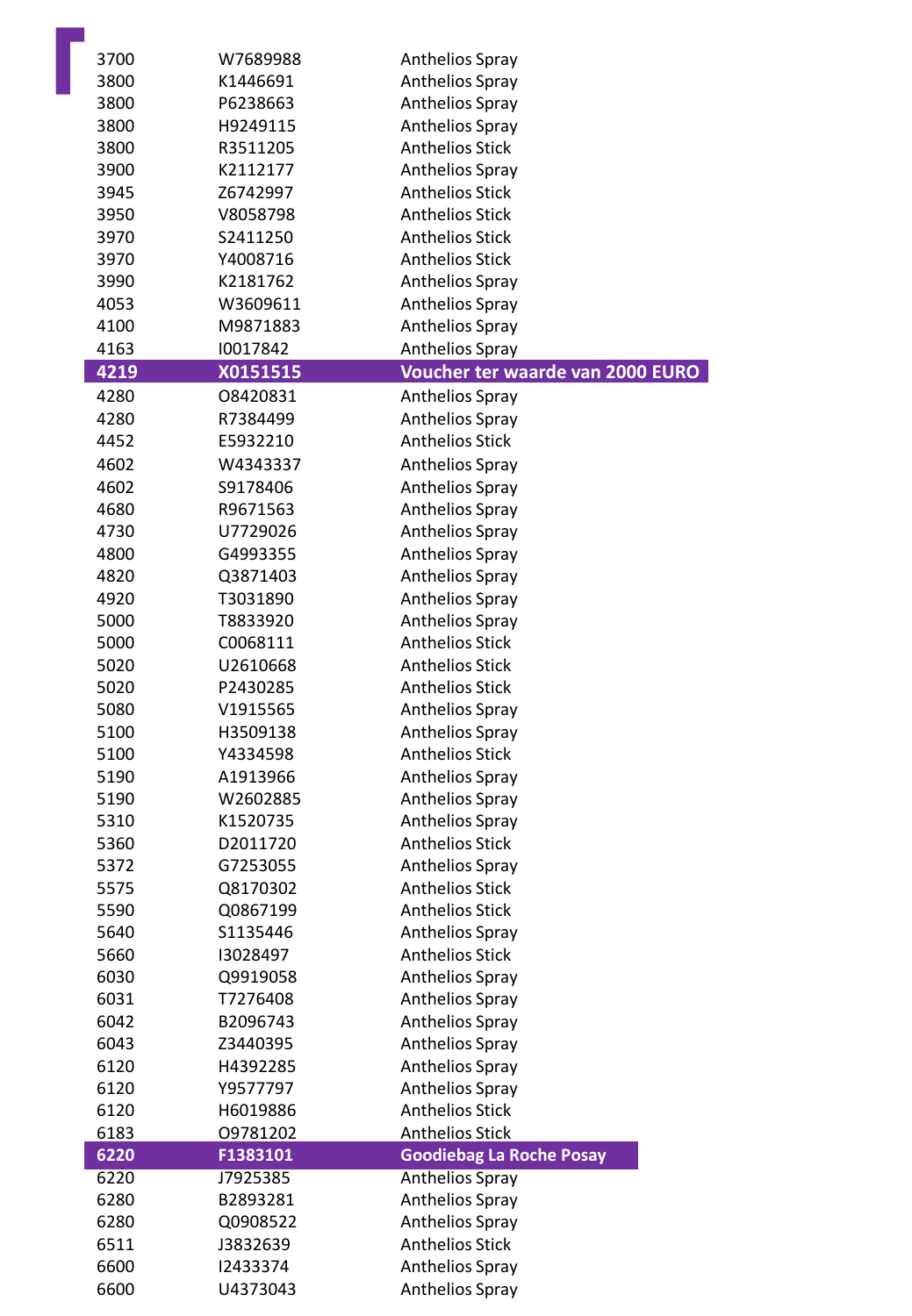| 6681         | G3808542             | <b>Anthelios Spray</b>                           |
|--------------|----------------------|--------------------------------------------------|
| 6700         | Q5774574             | <b>Anthelios Spray</b>                           |
| 6700         | A5797818             | <b>Anthelios Stick</b>                           |
| 6730         | E6981635             | <b>Anthelios Spray</b>                           |
| 6730         | B3809826             | <b>Anthelios Stick</b>                           |
| 6760         | B6672131             | <b>Anthelios Spray</b>                           |
| 6780         | Z1383335             | <b>Anthelios Spray</b>                           |
| 6800         | M1217623             | <b>Anthelios Spray</b>                           |
| 6890         | P5813048             | <b>Anthelios Stick</b>                           |
| 6987         | U6391166             | <b>Anthelios Spray</b>                           |
| 7000         | Y6109309             | <b>Anthelios Stick</b>                           |
| 7012         | P2071877             | Anthelios Spray                                  |
| 7030         | B1623899             | <b>Anthelios Spray</b>                           |
| 7041         | Y8855138             | Anthelios Spray                                  |
| 7080         | R7182117             | <b>Anthelios Stick</b>                           |
| 7090         | M4431545             | <b>Anthelios Spray</b>                           |
| 7110         | Y3220612             | <b>Anthelios Spray</b>                           |
| 7130         | P7619387             | <b>Anthelios Spray</b>                           |
| 7160         | J9482071             | <b>Anthelios Spray</b>                           |
| 7170         | J0611826             | Anthelios Spray                                  |
| 7170         | D0774950             | Anthelios Spray                                  |
| 7190         | Q7652595             | Anthelios Spray                                  |
| 7340         | Y2991443             | <b>Anthelios Spray</b>                           |
| 7340         | Y1197000             | <b>Anthelios Stick</b>                           |
| 7387         | R7033610             | Anthelios Spray                                  |
| 7390         | 10669197             | <b>Anthelios Stick</b>                           |
| 7500         | P4534195             | <b>Anthelios Spray</b>                           |
| 7604         | K5583459             | <b>Goodiebag La Roche Posay</b>                  |
| 7604         | R0680583             |                                                  |
|              |                      |                                                  |
|              |                      | <b>Anthelios Spray</b>                           |
| 7610         | A3464913             | <b>Anthelios Spray</b>                           |
| 7610         | C5292185             | Anthelios Spray                                  |
| 7610         | 10261407             | Anthelios Spray                                  |
| 7622         | F5131381             | <b>Anthelios Spray</b>                           |
| 7700         | R8012688             | <b>Anthelios Spray</b>                           |
| 7760         | L0965827             | <b>Anthelios Stick</b>                           |
| 7950         | 16694429             | <b>Anthelios Spray</b>                           |
| 7950         | X9493446             | <b>Anthelios Spray</b>                           |
| 7950         | V7487482             | <b>Anthelios Stick</b>                           |
| 8200         | U2485352             | <b>Anthelios Spray</b>                           |
| 8310         | Q2843822             | <b>Anthelios Spray</b>                           |
| 8310         | F8762347             | <b>Anthelios Spray</b>                           |
| 8310         | F5824467             | <b>Anthelios Spray</b>                           |
| 8310         | C8672681             | <b>Anthelios Spray</b>                           |
| 8310         | V1221273             | <b>Anthelios Spray</b>                           |
| 8310         | S2093575             | Anthelios Spray                                  |
| 8310         | Z2921133             | <b>Anthelios Spray</b>                           |
| 8400         | F8514064             | <b>Anthelios Stick</b>                           |
| 8420         | L4903904             | <b>Anthelios Stick</b>                           |
| 8430         | D5427356             | <b>Anthelios Spray</b>                           |
| 8430         | X1205394             | <b>Anthelios Stick</b>                           |
| 8430         | S2136783             | <b>Anthelios Stick</b>                           |
| 8450         | X9927113             | <b>Anthelios Stick</b>                           |
| 8501         | P3447851             | <b>Anthelios Spray</b>                           |
| 8510         | T8646253             | <b>Anthelios Stick</b>                           |
| 8530         | L8509314             | <b>Anthelios Stick</b>                           |
| 8530<br>8560 | L5280021<br>K2668330 | <b>Anthelios Stick</b><br><b>Anthelios Stick</b> |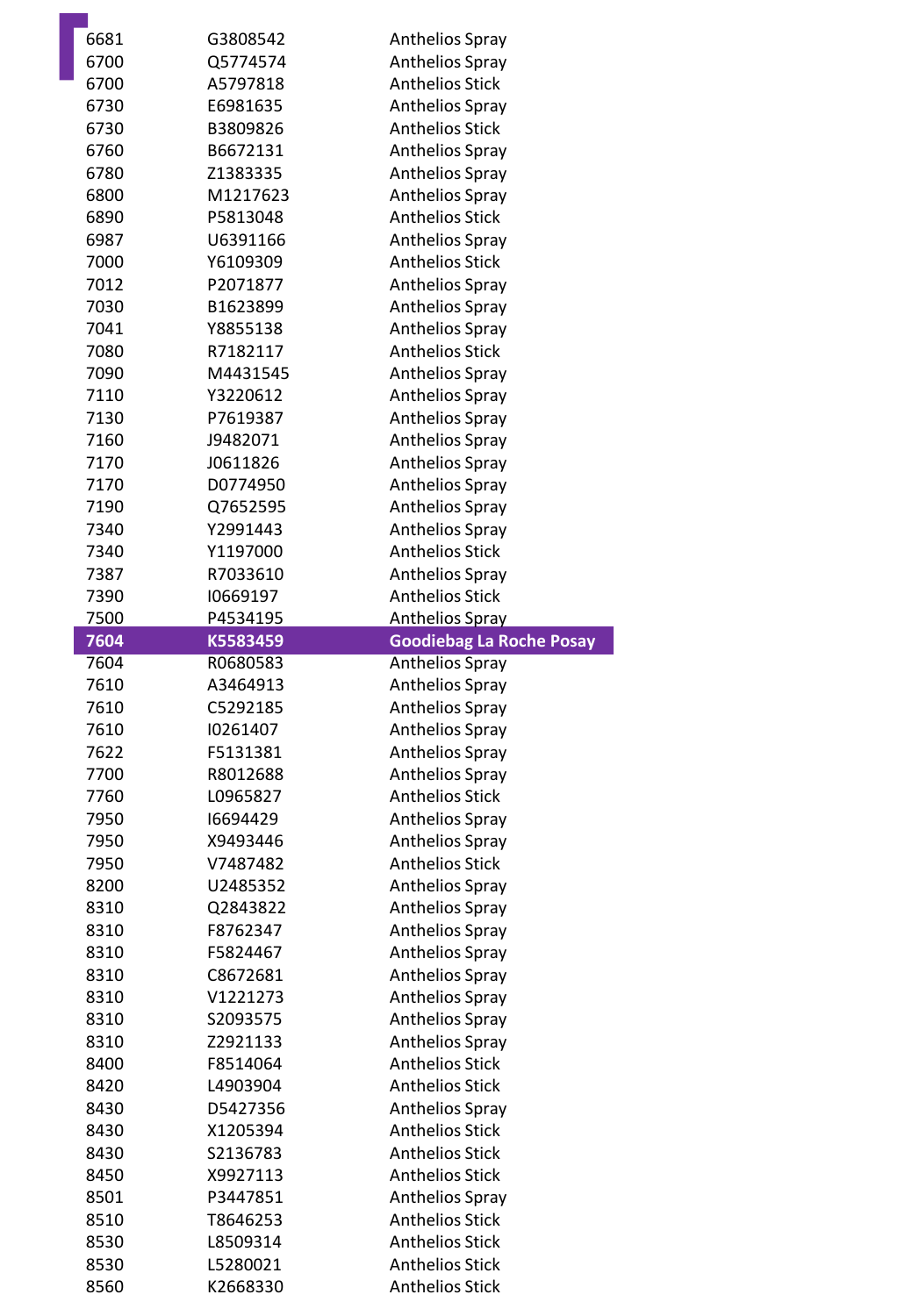| 8630         | A7858468             | <b>Anthelios Spray</b>                                    |
|--------------|----------------------|-----------------------------------------------------------|
| 8720         | W1412649             | <b>Anthelios Spray</b>                                    |
| 8720         | M4017070             | <b>Anthelios Spray</b>                                    |
| 8720         | U0356728             | <b>Anthelios Stick</b>                                    |
| 8755         | M8408539             | Anthelios Spray                                           |
| 8790         | J9107188             | <b>Goodiebag La Roche Posay</b>                           |
| 8800         | P4999268             | <b>Anthelios Spray</b>                                    |
| 9000         | M4361322             | <b>Anthelios Spray</b>                                    |
| 9030         | M3949887             | <b>Anthelios Spray</b>                                    |
| 9031         | U3614797             | <b>Anthelios Spray</b>                                    |
| 9031         | G2295403             | <b>Anthelios Spray</b>                                    |
| 9031         | V6344917             | Anthelios Spray                                           |
| 9041         | E7998765             | <b>Anthelios Stick</b>                                    |
| 9060         | M3454535             | Anthelios Spray                                           |
| 9070         | 16063194             | <b>Anthelios Spray</b>                                    |
| 9080         | B0538492             | <b>Anthelios Spray</b>                                    |
| 9080         | R8677197             | <b>Anthelios Stick</b>                                    |
| 9120         | D7493155             | <b>Anthelios Spray</b>                                    |
| 9120         | M5371487             | Anthelios Spray                                           |
| 9120         | R2279085             | <b>Anthelios Spray</b>                                    |
| 9120         | X9430608             | <b>Anthelios Stick</b>                                    |
| 9140         | E4188501             | <b>Anthelios Spray</b>                                    |
| 9140         | 03357955             | <b>Anthelios Spray</b>                                    |
| 9160         | Y5598261             | Anthelios Spray                                           |
| 9180         | V9920475             | <b>Anthelios Spray</b>                                    |
| 9200         | C0880669             | <b>Anthelios Spray</b>                                    |
| 9200         | R8240554             | <b>Anthelios Stick</b>                                    |
| 9200         | H1260871             | <b>Anthelios Stick</b>                                    |
| 9230         | J8888566             | <b>Anthelios Stick</b>                                    |
| 9250         | B6115728             | <b>Goodiebag La Roche Posay</b><br><b>Anthelios Stick</b> |
| 9260         | Z9433004<br>U1036107 | <b>Anthelios Stick</b>                                    |
| 9300<br>9300 | X8415310             | <b>Anthelios Stick</b>                                    |
| 9340         | D5395011             | <b>Anthelios Spray</b>                                    |
| 9500         | B8932801             | <b>Anthelios Spray</b>                                    |
| 9500         | A0607076             | <b>Anthelios Stick</b>                                    |
| 9600         | F6930983             | <b>Anthelios Spray</b>                                    |
| 9600         | B4056181             | <b>Anthelios Stick</b>                                    |
| 9620         | 07731977             | <b>Anthelios Stick</b>                                    |
| 9630         | J7221982             | <b>Anthelios Stick</b>                                    |
| 9750         | L0588921             | <b>Anthelios Spray</b>                                    |
| 9770         | T1566740             | <b>Anthelios Stick</b>                                    |
| 9800         | N1351709             | <b>Goodiebag La Roche Posay</b>                           |
| 9810         | H5247778             | <b>Anthelios Spray</b>                                    |
| 9910         | J6932787             | Anthelios Spray                                           |
| 9960         | P9771194             | Anthelios Spray                                           |
| 9990         | P5768122             | <b>Anthelios Stick</b>                                    |

\*de winnaars worden schriftelijk op de hoogte gebracht